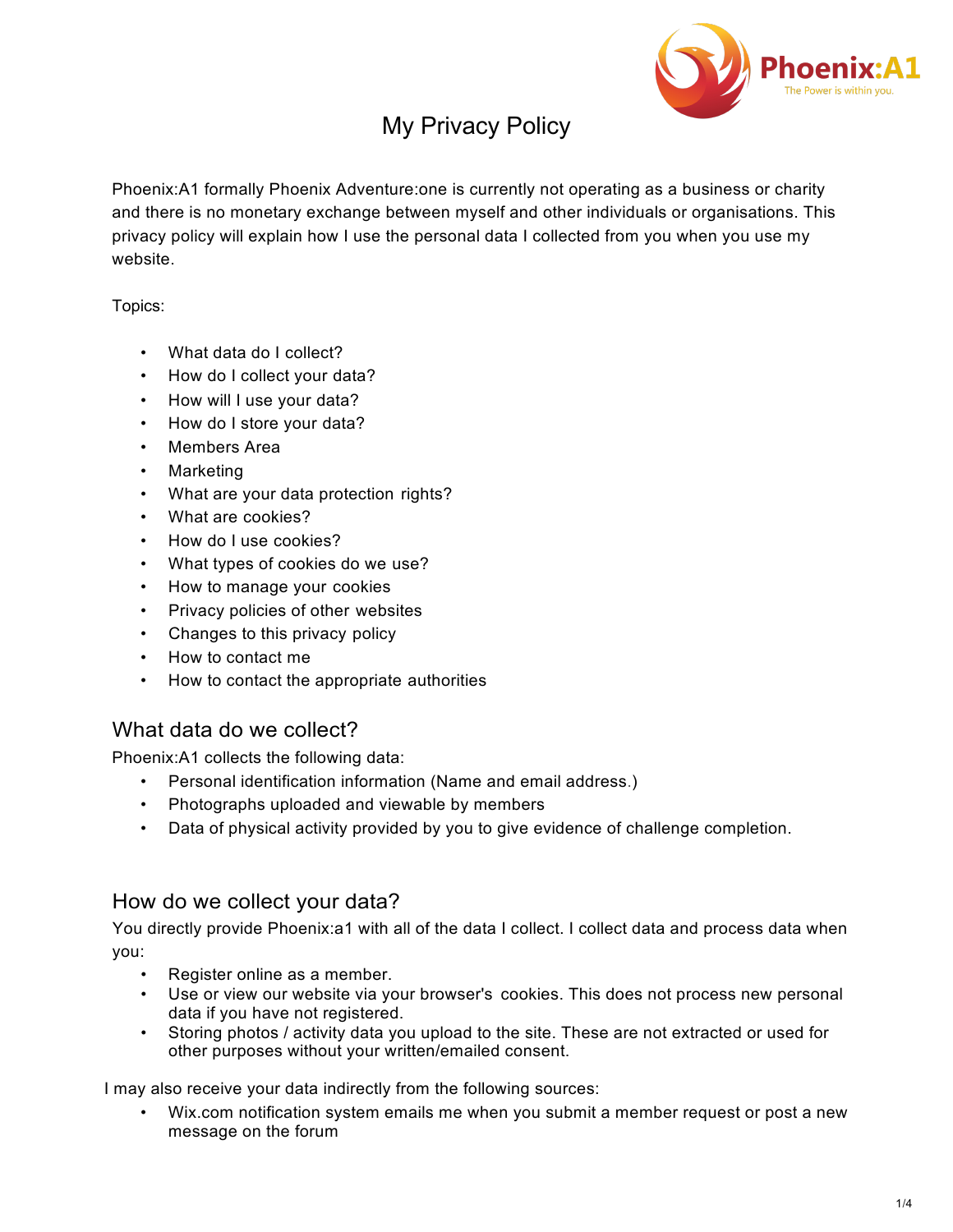

#### **How do I use your data?**

Phoenix:A1 collects your data so that I can:

- Manage your account to give you a personalized homepage.
- This personalized home page is updated with your and/or your family's achievements
- Share your achievements with other members (with your permission)

#### How do I store your data?

Phoenix:A1.org is hosted on the Wix.com platform. Wix.com provides me with the online platform that allows me to display information about the Phoenix Challenges, including the 12 Parish Boundary Challenges and The AquaNova Trials. Your data is stored through Wix.com's data storage, databases and the general Wix.com applications. They store your data on secure servers behind a firewall.

Membership data is also stored in a password protected MS Excel spreadsheet which also requires a login to Microsoft OneDrive

#### Members Area

You can sign up to a member's area by providing your name and email address to me via an online form. Only over 18's can sign up to the website, however under 18's can complete any of the challenges and have their achievements recorded within a page of a related adult. I receive a notification that you wish to become a member and I can accept or refuse a request. If people are using the website features in an offensive or inappropriate manner membership will be revoked.

Upon acceptance, members can access their own profile pages and view others if they know their membership numbers. They also receive access to the forums and areas where photos can be uploaded. The content of all photos and posts will be regularly reviewed and removed if they are deemed inappropriate or at the request of anyone. Under 18s must not contribute to the forum without the written permission of a parent /carer

#### Marketing

Phoenix:A1 is currently not a business or charity that requires marketing, so data will not be exchanged with anyone without your written or emailed consent.

#### What are your data protection rights?

I would like to make sure you are fully aware of all of your data protection rights. Every user is entitled to the following:

**The right to access** - You have the right to request for copies of your personal data.

**The right to rectification** - You have the right to request that I correct any personal information you believe is inaccurate. You also have the right to request for me to complete personal information you believe is incomplete.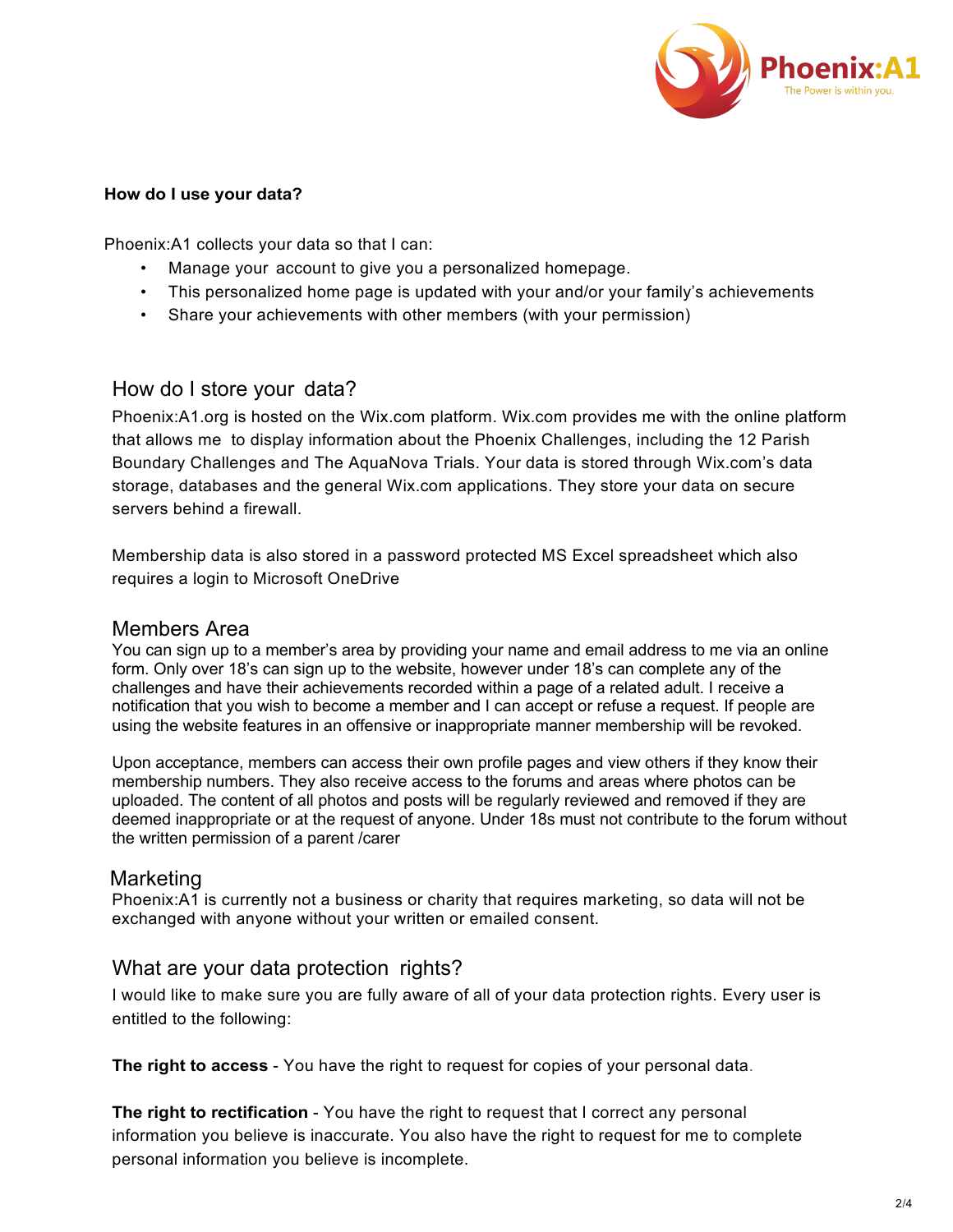

**The right to erasure** - You have the right to request that I erase your personal data, under certain conditions. Indeed wix.com has secure features in place to remove any such data.

**The right to restrict processing** - You have the right to request that I restrict the processing of your personal data, under certain conditions.

**The right to object to processing** - You have the right to object to me processing of your personal data, under certain conditions.

**The right to data portability** - You have the right to request that I transfer the data that I have collected to another organization, or directly to you, under certain conditions.

If you make a request, I have one month to respond to you. If you would like to exercise any of these rights, please contact me at our email: m.evans1980@outlook.com

# What are cookies?

Cookies are text files placed on your computer to collect standard Internet log information and visitor behavior information. When you visit my website, I may collect information from you automatically through cookies or similar technology.

For further information, visit allaboutcookies.org.

## How do I use cookies?

I use cookies in a range of ways to improve your experience on the website , including:

- Keeping you signed in
- Understanding how you use the website

#### What types of cookies do I use?

There are a number of different types of cookies, however, this website uses them to:

• Improve Functionality - Cookies are used so that you can quickly access the member's only areas of the website

#### How to manage cookies

You can set your browser not to accept cookies, and the above website tells you how to remove cookies from your browser. However, some of the website features may not function as a result.

## Privacy policies of other websites

The website contains links to other websites. Our privacy policy applies only to this website, so if you click on a link to another website, you should read their privacy policy.